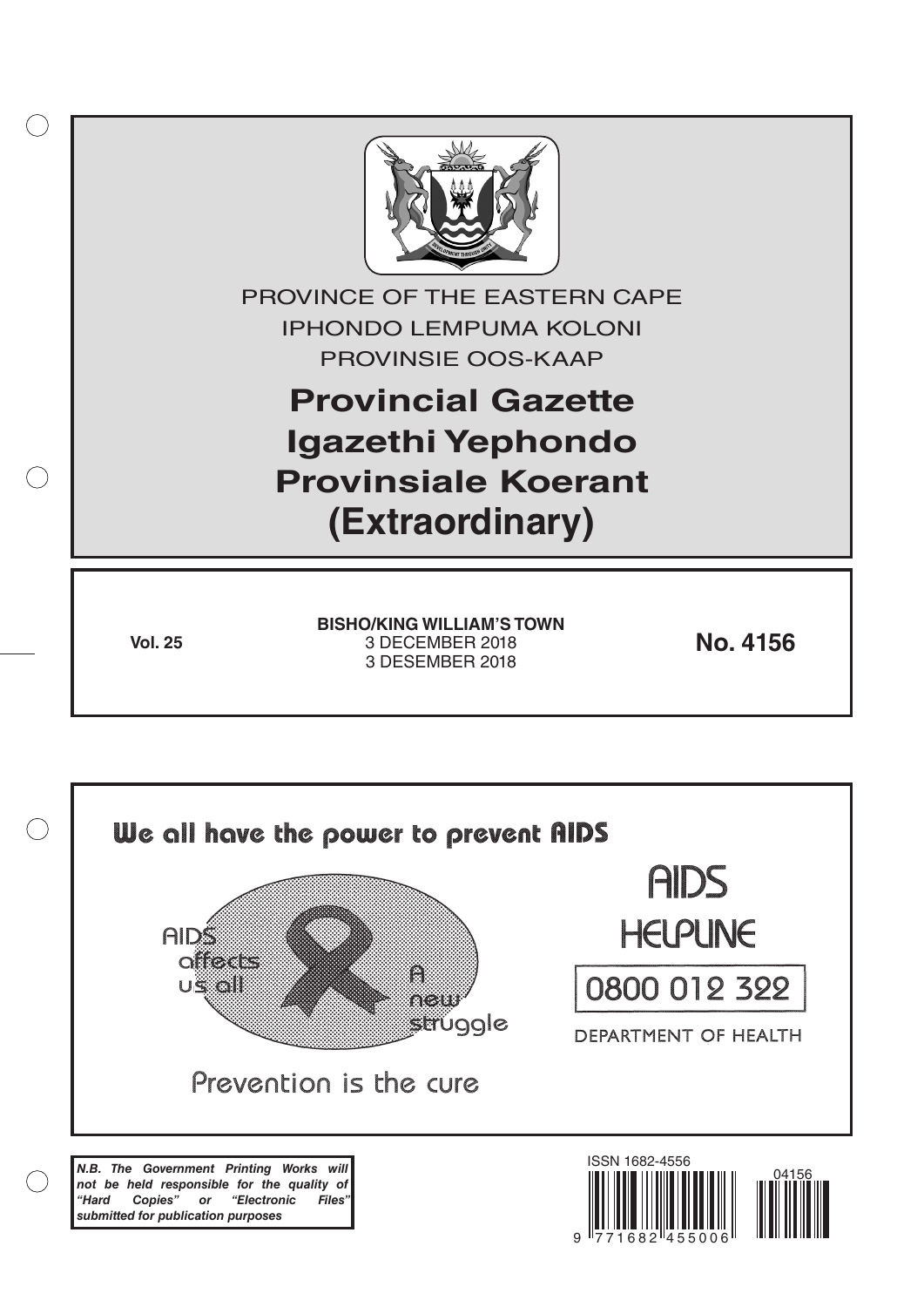# **IMPORTANT NOTICE:**

**The GovernmenT PrinTinG Works Will noT be held resPonsible for any errors ThaT miGhT occur due To The submission of incomPleTe / incorrecT / illeGible coPy.**

**no fuTure queries Will be handled in connecTion WiTh The above.**

## **CONTENTS**

|            |                                                                                                       | Gazette<br>No. | Page<br>No. |
|------------|-------------------------------------------------------------------------------------------------------|----------------|-------------|
|            | <b>LOCAL AUTHORITY NOTICES • PLAASLIKE OWERHEIDS KENNISGEWINGS</b>                                    |                |             |
| 264<br>265 | Eastern Cape Liquor Act (10/2003): Notice of lodgement of applications for transfer of certificate of | 4156           |             |
|            |                                                                                                       | 4156           |             |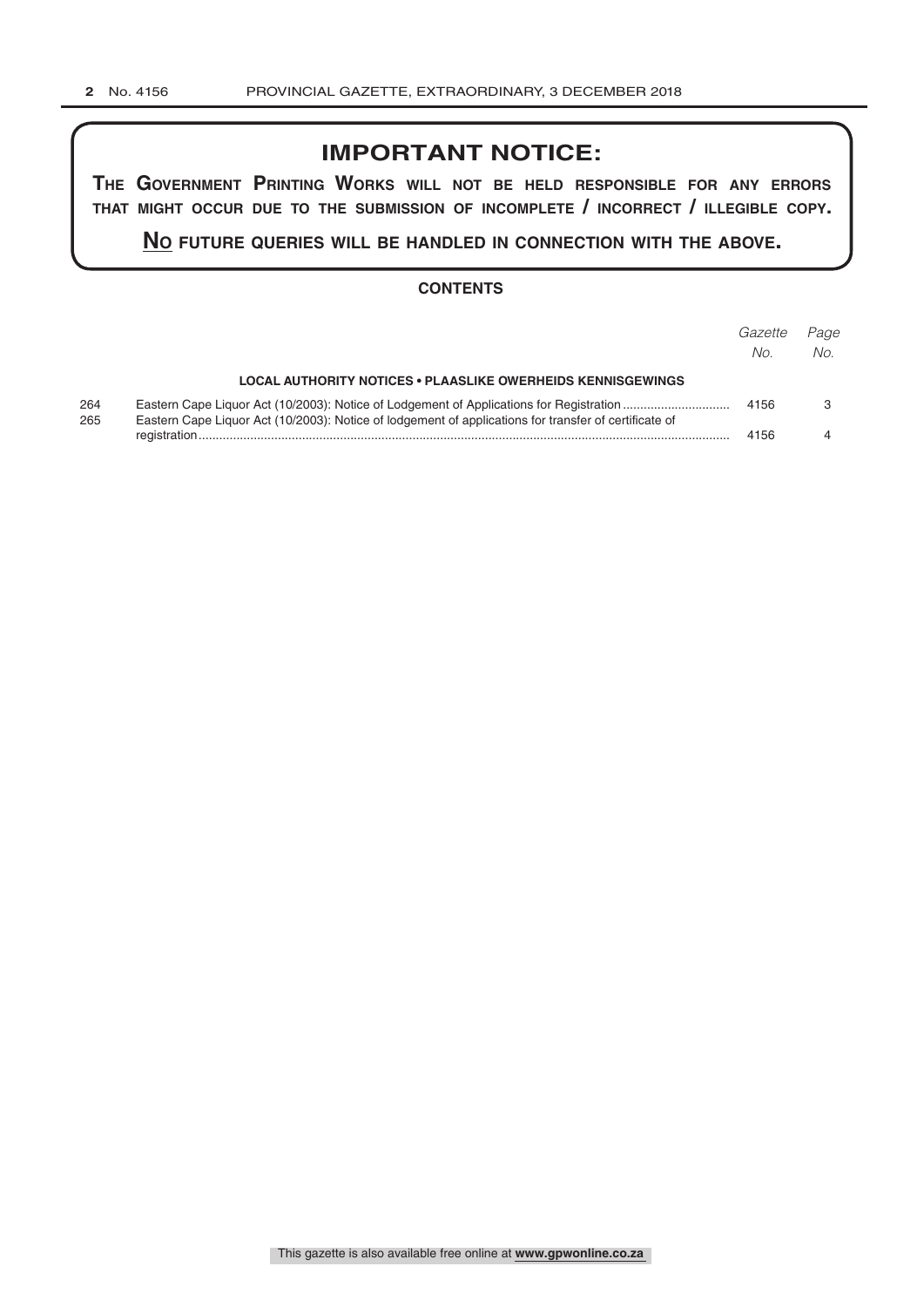# Local Authority Notices • Plaaslike Owerheids Kennisgewings

#### **LOCAL AUTHORITY NOTICE 264 OF 2018**

1. CM3 [Reg 4 (1)

# EASTERN CAPE LIQUOR ACT, 2003 (Act No. 10 of 2003)

NOTICE OF LODGEMENT OF APPLICATIONS FOR REGISTRATION<br>Notice is hereby given that the applications for registration, particulars of which appear in the Schedule hereunder, have been lodged with the Board. nouce is nereby given that the applications for registration, particulars of which appear in the Schedule hereunder, have been lodged with the B<br>Interested parties may, free of charge, inspect any application which appears EASTERN CAPE LIQUOR BOARD 29 November 2018

**SCHEDULE** 

| 1                         |                   | $\overline{2}$                                             | $\overline{\mathbf{3}}$             | 4                               | 5                                                                                                               |  |
|---------------------------|-------------------|------------------------------------------------------------|-------------------------------------|---------------------------------|-----------------------------------------------------------------------------------------------------------------|--|
| <b>Application Number</b> |                   | Name and number of<br>Ward                                 | Kind of registration<br>applied for | Kind of<br>liquor to be<br>sold | Name under which business is to be<br>conducted and particulars of the erf,<br>street or farm                   |  |
| 1.                        | REF7406051305086  | Ward 23 Mnguma Local<br>Municipality                       | On and Off<br>Consumption           | All kinds                       | None's Tavern, Teko Fihla Administrative<br>Area, Centame,                                                      |  |
| 2.                        | REF8401185839083  | Ward Buffalo City<br>Metropolitan Municipality             | On and Off<br><b>Consumption</b>    | All kinds                       | Ehlathini Village, 1713 Zama Farm,<br>Dimbaza, 5671                                                             |  |
| 3.                        | REF6705180090084  | Ward 50 Buffalo City<br>Metropolitan Municipality          | On Consumption                      | All kinds                       | Iron Wood Barn, Derosa Farm, Kwelera,<br>East London, 5201                                                      |  |
| 4.                        | REF8210210648082  | Ward 1 Buffalo City<br>Metropolitan Municipality           | Off Consumption                     | All kinds                       | Zoo's Discount Bottle Store, 32 Oriental<br>Plaza, North End, East London, 5201                                 |  |
| 5.                        | REF9405135612085  | Ward 17 Mbizana Local<br>Municipality                      | On and Off<br>Consumption           | All kinds                       | Ebhawzeni Tavern, Amanikhwe<br>Administrative Area, Bizana, 4800                                                |  |
| 6.                        | REF8003265797080  | Ward 3 Port St Johns<br><b>Local Municipality</b>          | On and Off<br>Consumption           | All kinds                       | Khanandana Tavern, Ntsila Location, Port<br>St Johns, 5120                                                      |  |
| 7.                        | REF6308310774089  | Ward 35 Buffalo City<br><b>Metropolitan Municipality</b>   | Off Consumption                     | All kinds                       | Tapz Tavern, 370 Balasi Location, King<br>Williams Town, 5600                                                   |  |
| 8.                        | REF8307245089082  | Ward 48 Nelson Mandela<br><b>Metropolitan Municipality</b> | On and Off<br>Consumption           | All kinds                       | Revolution, 196 Kamesh Road, Rosedale,<br>Uitenhage, 6280                                                       |  |
| 9.                        | REF5312135694085  | Ward 4 Matatiele Local<br>Municipality                     | On and Off<br>Consumption           | All kinds                       | Sasha Tavern, Tiping Village, Matatiele,<br>4730                                                                |  |
| 10.                       | REF7906080132088  | Ward 2 Blue Crane Route<br><b>Local Municipality</b>       | On and Off<br>Consumption           | All kinds                       | Mbali Lodge, Erf 435, 152 Nojoli Street,<br>Somerset East, 5880                                                 |  |
| 11.                       | REF2015/179489/07 | Ward 18 Buffalo City<br>Metropolitan Municiapality         | On Consumption                      | All kinds                       | The Mustard, Erf 8131, 43 Balfour Road,<br>Vincent, East London, 5201                                           |  |
| 12.                       | REF9310106546082  | Ward 4 Matatiele Local<br>Municipality                     | On and Off<br>Consumption           | All kinds                       | Camelot Liquor Store, Sekhaleng Location,<br>Sibi Administrative Area, Matatiele, 4730                          |  |
| 13.                       | REF2015/237864/07 | Ward 51 Nelson Mandela<br>Metropolitan Municipality        | On Consumption                      | All kinds                       | Hotspot Sports Bar Uitenhage, Levyvale<br>Shopping Centre, Shop 1 -3, 1-5 Settlers<br>Crescent, Uitenhage, 6280 |  |
| 14.                       | REF7305190107082  | Ward 6 Buffalo City<br><b>Metropolitan Municipality</b>    | On and Off<br>Consumption           | All kinds                       | 9's Tavem, 9 Kruger Street, C.C. Lloyd<br>Township, East London, 5201                                           |  |
| 15.                       | REF2007/009897/07 | <b>Buffalo City Metropolitan</b><br>Municipality           | <b>Special Event</b>                | All kinds                       | Ironman 70.3 South Africa Pty Limited,<br>Orient Beach Complex, Espalnade Street,<br>Quigney, East London, 5201 |  |
| 16.                       | REF6802295383080  | Nelson Mandela<br><b>Metropolitan Municipality</b>         | <b>Special Event</b>                | All kinds                       | Kasi Stayela Hayi Kabi!!!, Zwide Stadium,<br>Tonieni Street, Kwazakhele, Zwide, Port<br>Elizabeth, 6001         |  |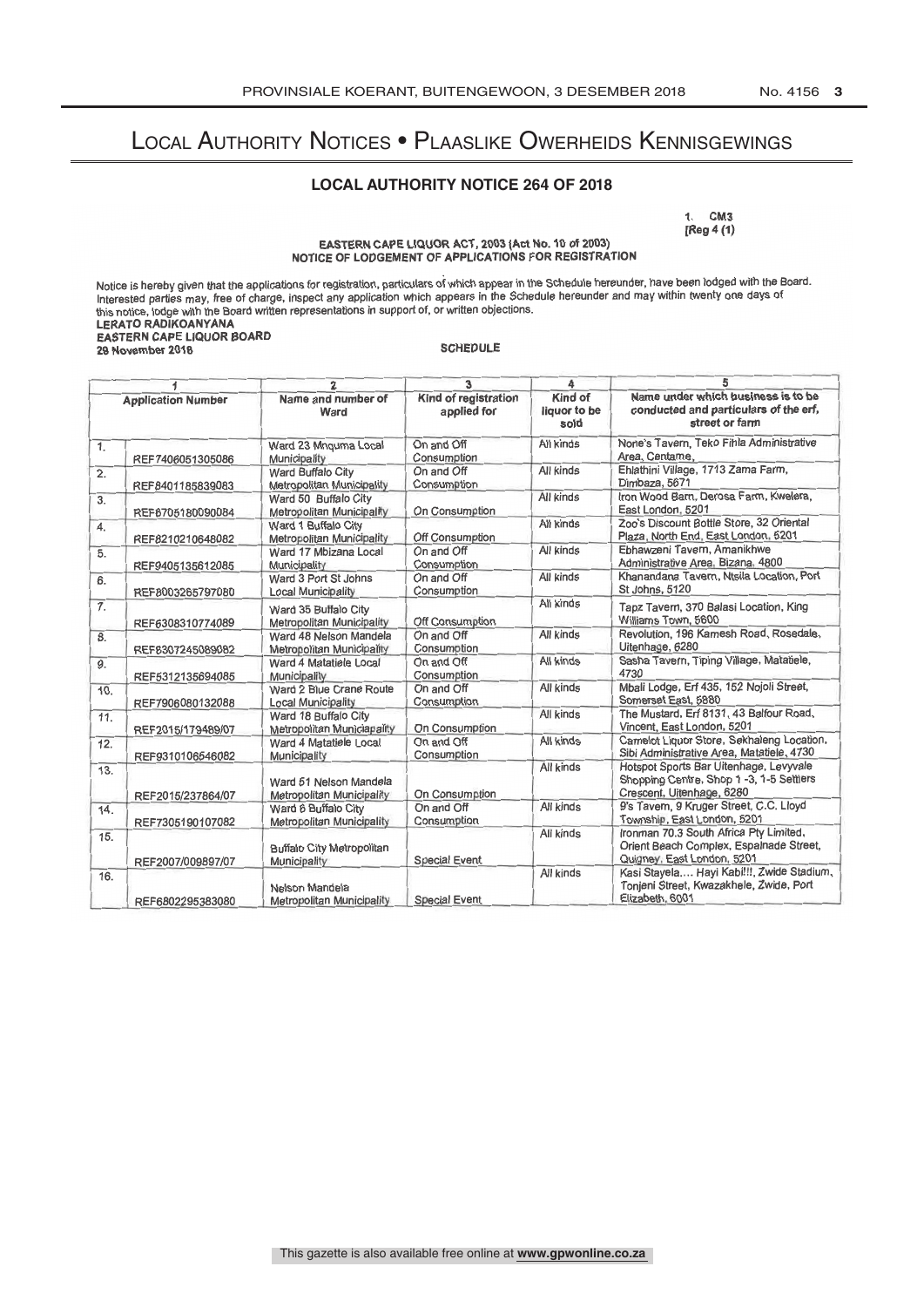## **LOCAL AUTHORITY NOTICE 265 OF 2018**

FORM 9 Reg 11 (1)]

# EASTERN CAPE LIQUOR ACT, 2003 (Act No. 10 of 2003)<br>NOTICE OF LODGEMENT OF APPLICATIONS FOR TRANSFER OF CERTIFICATE OF REGISTRATION

Notice is hereby given that the applications for transfer of certificates of registration, particulars of which appear in the Schedule hereunder, have applications for transfer of certifications particulars of milion appear in the Schedule hereunder, have been<br>Applied inspect any application which appears in the Schedule hereunder and may within twenty one days of this p lodged with the Board.

merested parties may, free of charge, inspect any application which appears in the Schedule hereunder and may within twenty one days of this notice,<br>lodge with the Board written representations in support of, or written ob

#### LERATO RADIKOANYANA EASTERN CAPE LIQUOR BOARD 29 November 2018

**SCHEDULE** 

| <b>Application Number</b> | Name and number<br>Particulars of certificate of<br>of Ward<br>registration |                                                                     | Particulars of holder of<br>certificate of registration | <b>Particulars of</b><br>prospective holder of<br>certificate of registration |  |
|---------------------------|-----------------------------------------------------------------------------|---------------------------------------------------------------------|---------------------------------------------------------|-------------------------------------------------------------------------------|--|
| ECP00645/03032/OF         | Ward 28 Enoch<br>Mgijima Local<br>Municipality                              | Central Hotel<br>Liquor Store, 76<br>Brownlee Street, Molteno, 5500 | Central Hotel CC                                        | Central Hotel Molteno                                                         |  |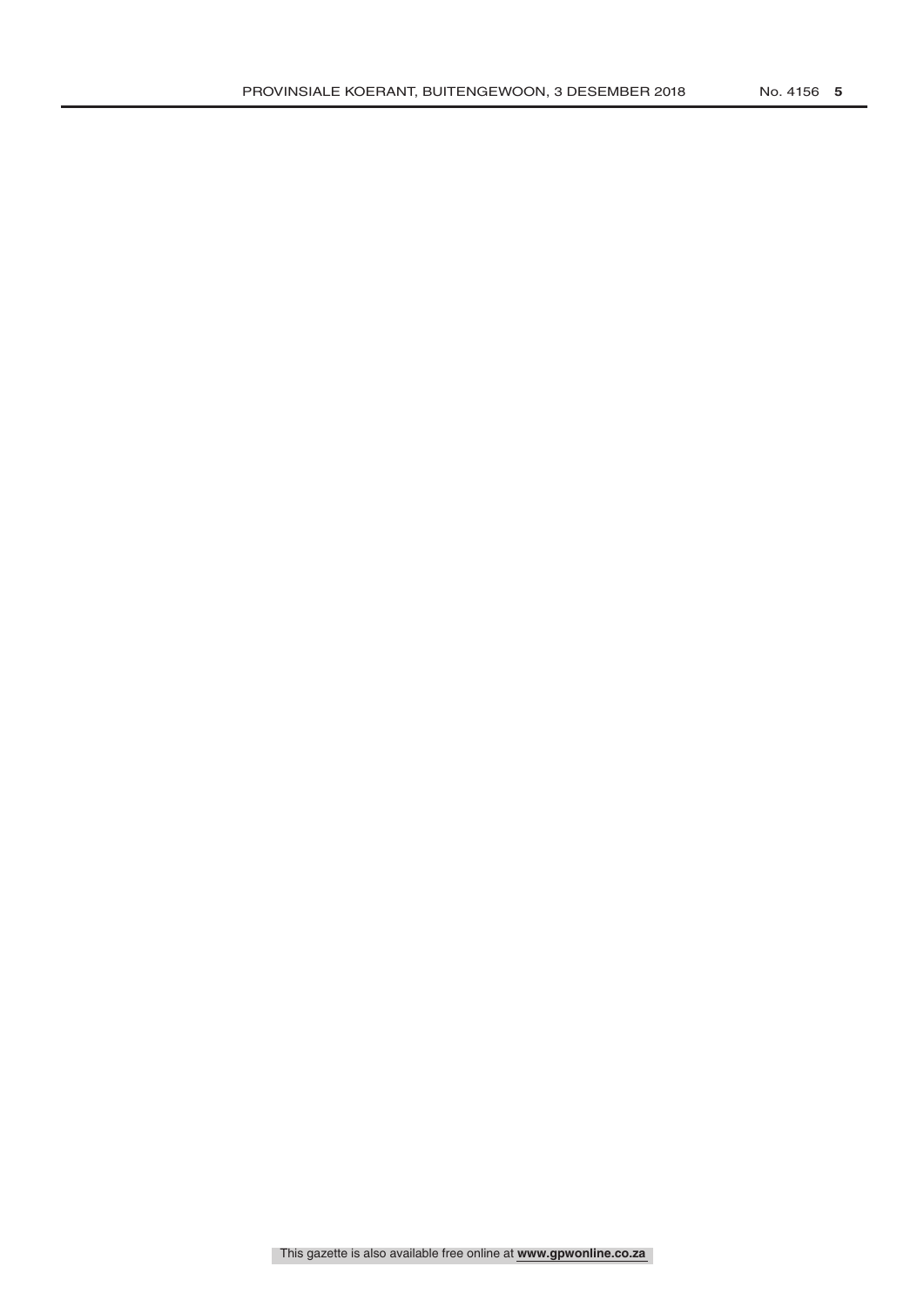This gazette is also available free online at **www.gpwonline.co.za**